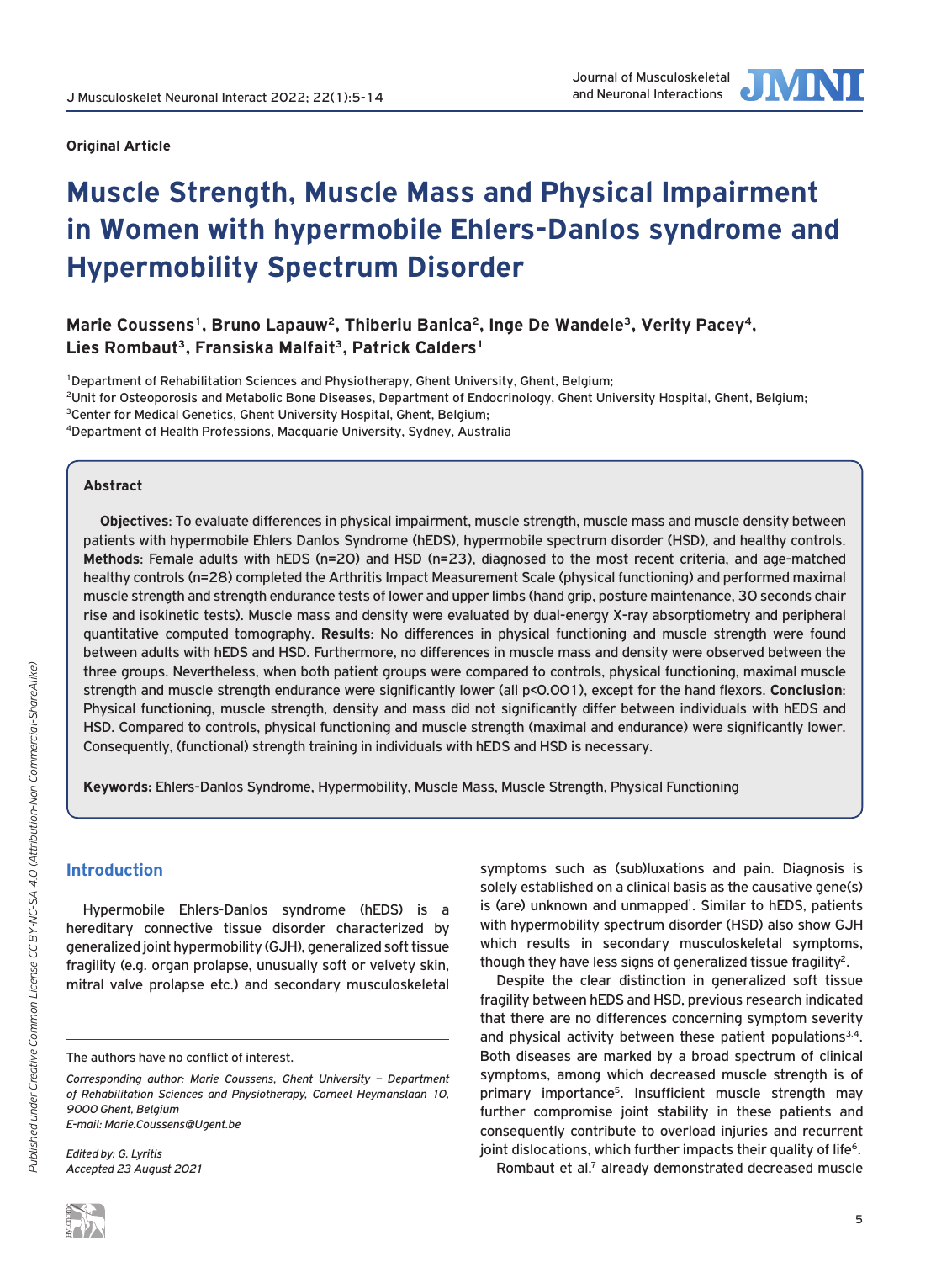strength and physical impairment in patients with hEDS. However, these patients were diagnosed according to older diagnostic criteria (Villefranche, 1997), which are less specific as they do not clearly define the required exclusion and inclusion criteria to establish the diagnosis of  $hEDS<sup>8-</sup>$ 10. Consequently, it is unclear whether muscle strength and physical functioning is affected to the same extent in individuals with hEDS and HSD, diagnosed according to the most recent criteria<sup>1</sup>. This knowledge is of primary importance as this might assist health practitioners to tailor therapy to the needs of patients with hEDS and HSD, and in the decision whether or not they should treat patients with hEDS and HSD differently. Therefore, this study aims to evaluate muscle strength (maximal muscle strength and muscle strength endurance), muscle mass, muscle density, and physical functioning in patients with hEDS in comparison with HSD. Furthermore, both patient groups will be compared with a healthy control population and the association between physical functioning and muscle strength will be evaluated. We hypothesize that there are no significant differences regarding muscle strength and physical functioning between hEDS and HSD patients, though that these parameters are decreased in comparison with healthy controls and are associated with impaired physical functioning.

## **Materials and methods**

#### *Participants*

This study protocol was reviewed and approved by the Ethical Committee of Ghent University Hospital (EC number 2018/1089), and written informed consent was obtained from all participants. As there is a female predominance in hEDS and females tend to be more hypermobile, only females were recruited<sup>8,11</sup>. Twenty adults with hEDS and 23 with HSD were recruited in the Center for Medical Genetics at Ghent University Hospital based on the diagnostic criteria of 2017<sup>1,2</sup>. Furthermore, 28 healthy age-matched (±3 years) female control participants were recruited through social media and flyers. Participants were excluded if they: (1) were pregnant or less than one year after giving birth, (2) had heart arrhythmias or heart failure, or (3) had neurologic disorders. Additionally, healthy control participants were excluded if they had GJH (Beighton score of ≥5/9 in adults <50 years old and ≥4/9 in adults ≥50 years old), rheumatic diseases or musculoskeletal injuries or surgery of the lower or upper limbs in the last two years $1,8$ .

### *Procedures*

Participants were invited by e-mail or phone to participate in this cross-sectional study conducted in Ghent University Hospital. Subject characteristics including age, height (stadiometer), weight (digital scale), body mass index (BMI, kg/m2), GJH (Beighton score), pain (general visual analogue scale score or VAS; ranging from 0 to 10) and sports (selfdesigned questionnaire) were collected. Furthermore, total body dual x-ray absorptiometry (DXA) was performed with a Hologic QDR-Discovery device (software version 2.3.1; Hologic, Bedford, MA, USA) to evaluate subtotal lean mass (whole body lean mass minus the head (SLM); kg), lean mass of the dominant leg (LMDL; kg), lean mass of both arms (dominant arm: LMDA, non-dominant arm: LMnDA; kg) and subtotal fat percentage (whole body fat percentage minus the head; %). Furthermore, muscle density, which is related to the lipid content of the muscle (the lower the muscle density, the higher the lipid content of the muscle), of the dominant leg (tibial shaft; mg/cm3) was assessed by peripheral quantitative computed tomography (pQCT) with a XCT-2000 device (Stratec, Medizintechnik, Pforzheim, Germany)12. Finally, muscle strength was evaluated as described below.

#### *Measurements*

#### *Maximal muscle strength*

Following the protocol described by Rombaut et al.7, maximal muscle strength of the knee flexors (Hamstrings) and extensors (Quadriceps) of the dominant leg was evaluated by an isokinetic test (Biodex, at an angular velocity of 60°/ sec)<sup>9</sup>. Test results with a coefficient of variation >20%, which indicates large variety between repetitions, were discarded and repeated. Absolute peak torque (PT; Nm) and relative peak torque (PT/LMDL; Nm/kg) were calculated for both muscle groups (knee flexors and extensors).

To evaluate maximal strength of the hand flexors in both hands, the JAMAR Hydraulic Hand Dynamometer was used, which has proven to be a reliable tool for measuring handgrip strength<sup>13,14</sup>. Participants were seated upright with the feet flat on the ground, shoulders in a neutral position, the elbow against the side and 90° flexed, and the wrist in a neutral position $13,15$ . Next, participants were asked to perform a maximal isometric contraction. The highest value (Newton) of three attempts was recorded and normalized for lean mass of the evaluated arm (LMDA or LMnDA; N/kg).

Additionally, pain severity (VAS) was evaluated before and immediately after each maximal muscle strength test.

#### *Muscle strength endurance*

Following the same protocol as described above, muscle strength endurance of the knee flexors and extensors of the dominant leg was evaluated by isokinetic tests (Biodex, 30 repetitions at an angular velocity of 240°/sec). The amount of work during 30 repetitions (total work; J), the first ten repetitions (work first third; J), the last ten repetitions (work last third; J) and the ratio of difference between the first and last ten repetitions (work fatigue; %) were calculated. Additionally, total work was normalized for LMDL (relative values; J/kg).

Subsequently, functional strength of the lower limbs was evaluated with the 30 seconds chair rise test (30s CRT). Participants were asked to get as quickly as possible from a sitting to a standing position (and back) with the arms folded across the chest, starting from a sitting position with the hips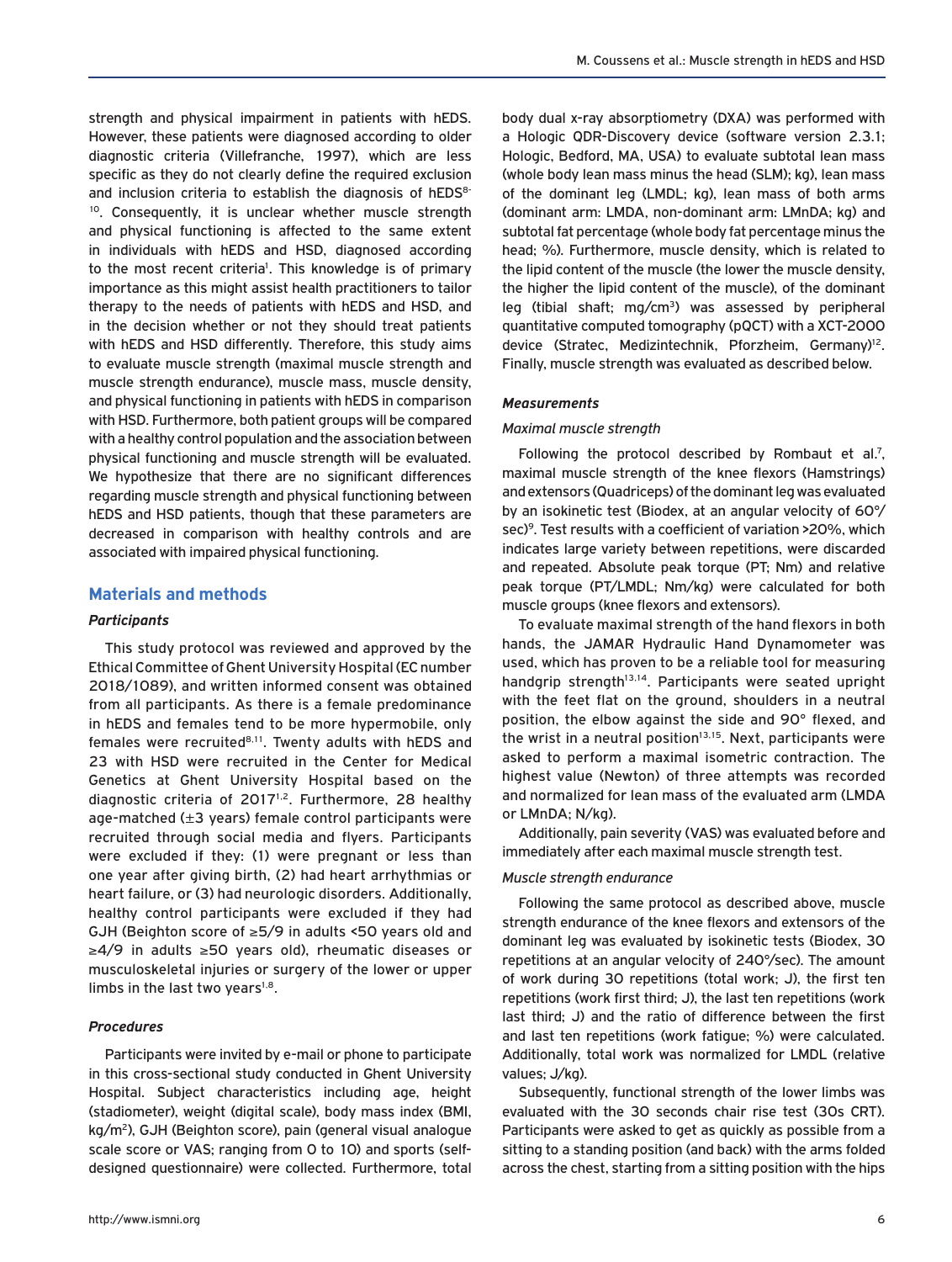#### **Table 1.** Participant characteristics.

|                                 | $hEDS(n=20)$     | $HSD(n=23)$      | <b>CTR (n=28)</b>             | P value    |
|---------------------------------|------------------|------------------|-------------------------------|------------|
| Age (years)                     | $43.8 \pm 14.27$ | $41.1 \pm 14.78$ | $39.6 \pm 13.90$              | 0.611      |
| BMI ( $\text{kg/m}^2$ )         | $26.8 \pm 5.54$  | $28.5 \pm 6.49$  | $25.1 \pm 4.67^{\circ}$       | 0.090      |
| Beighton score (/9)             | $5.7 \pm 2.11$   | $4.9 \pm 1.49$   | $0.2 \pm 0.52$ <sup>a,b</sup> | $< 0.001*$ |
| General VAS score (/10)         | $5.0 \pm 1.90$   | $4.7 \pm 2.43$   | $1.0 \pm 1.29$ a,b            | $< 0.001*$ |
| Subtotal lean mass (kg)         | $39.8 \pm 6.29$  | $41.2 \pm 7.87$  | $42.7 \pm 7.50$               | 0.389      |
| Lean mass dominant leg (kg)     | $6.97 \pm 1.212$ | $7.11 \pm 1.657$ | $7.67 \pm 1.352$              | 0.189      |
| Lean mass dominant arm (kg)     | $2.04 \pm 0.402$ | $2.13 \pm 0.478$ | $2.23 \pm 0.446$              | 0.353      |
| Lean mass non-dominant arm (kg) | $1.95 \pm 0.373$ | $2.10 \pm 0.452$ | $2.13 \pm 0.439$              | 0.307      |
| Subtotal fat percentage (%)     | $39.4 \pm 5.95$  | $39.6 \pm 6.18$  | $34.1 \pm 6.11$ a,b           | $0.002*$   |
| Muscle density ( $mq/cm3$ )     | $74.6 \pm 3.91$  | $75.7 \pm 1.52$  | $76.6 \pm 1.71$               | 0.054      |

*Variables (normally distributed) are shown as mean ± standard deviation; hEDS: hypermobile Ehlers-Danlos syndrome; HSD: hypermobility*  spectrum disorder; CTR; healthy controls; BMI; body mass index; VAS; visual analogue scale; subtotal lean mass; whole body lean mass minus the head; kg: kilogram; mg: milligram; \*: p value ANOVA test <0.05; <sup>a</sup>: significant difference between CTR and hEDS (post-hoc pairwise *comparison test); b : significant difference between CTR and HSD (post-hoc pairwise comparison test).*

and knees 90° flexed and feet placed flat on the ground. The number of stands in 30 seconds was recorded and normalized for body weight (number of stands/kg)<sup>16</sup>.

Furthermore, muscle strength endurance of the lower limbs was measured by two posture maintenance tests (dominant hip flexors and wall sitting) in which participants had to maintain a specific position as long as possible, as described by Rombaut et al.<sup>7</sup>. Additionally, muscle strength endurance of the shoulder abductors was evaluated by bilateral 90° shoulder abduction hold in standing position. The length of time (sec) a participant could maintain the correct position was recorded.

Afterwards, strength endurance of the hand flexors of the dominant hand was evaluated in the same position as described above (maximal muscle strength measurements of the hand flexors) by asking the participants to squeeze as long and hard as possible until force dropped down under 50% of their maximal value. Total time (sec) was recorded.

Additionally, pain severity (VAS) and fatigue (Borg scale, ranging from 6 to 20) were evaluated before, immediately after and one minute after each muscle strength endurance test.

#### *Physical impairment*

Physical impairment was evaluated by the Arthritis Impact Measurement Scale (AIMS). Only the physical health component of the AIMS was evaluated, which is the mean of the following subscales (all ranging from 0 to 10): movement abilities, walking and bending, hand and finger function, arm function, household activities and personal care. Higher scores on the AIMS questionnaire indicate higher physical impairment<sup>17</sup>.

#### *Statistical analyses*

Data analysis was performed using the statistical package SPSS version 26. Data normality was evaluated by the Shapiro-Wilk test and visual inspection of the Q-Q plots. Normally distributed data are shown as mean  $\pm$  standard deviation, non-normally distributed data (AIMS, work fatigue, posture maintenance tests, endurance test of the hand flexors, VAS and Borg scores) as median and interquartile ranges. Normally distributed variables were compared between the three groups (hEDS, HSD and controls) using an univariate analysis of variance (ANOVA) test or Welch ANOVA if the statistical assumption of homogeneity of variance (Levene's test) was violated. If significant differences were identified, post-hoc Tukey (homogeneous variances) or Games-Howell (variances not homogeneous) tests were performed to pairwise compare the three groups. Non-normal distributed data were analyzed with a Kruskall-Wallis test and were pairwise compared (Dunn-Bonferroni) if significant differences were observed. Due to the small sample size, important factors impacting muscle strength, such as BMI and pain, were not included as covariates, though all primary variables were normalized for (i.e. divided by) body weight or lean mass (LMDL, LMDA or LMnDA).

Furthermore, associations between physical functioning (AIMS questionnaire – component physical health) and muscle strength were determined by correlation coefficients (Spearman's rho or rs; 0.8-0.99: very strong, 0.5-0.8: moderately strong, 0.3-0.5: fairly strong, <0.3: poor)<sup>18,19</sup>.

## **Results**

## *Characteristics*

Participant characteristics are shown in Table 1. No significant differences were observed between the hEDS and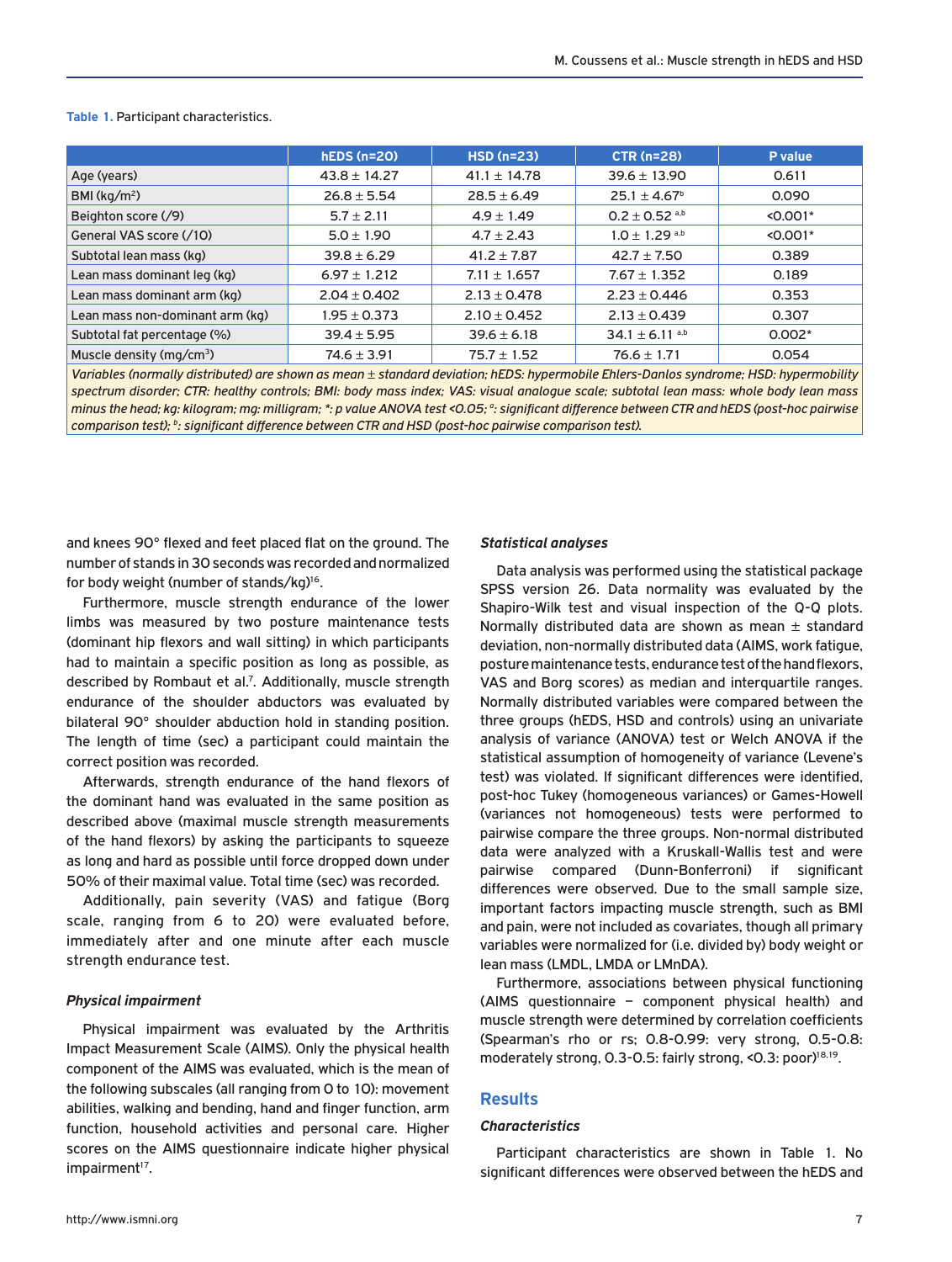**Table 2.** Maximal muscle strength.

|                                                   | $hEDS(n=20)$      | $HSD(n=23)$       | $CTR (n=28)$                     | P value    |  |  |
|---------------------------------------------------|-------------------|-------------------|----------------------------------|------------|--|--|
| <b>LOWER LIMBS</b>                                |                   |                   |                                  |            |  |  |
| Isokinetic test at an angular velocity of 60°/sec |                   |                   |                                  |            |  |  |
| PT extensors (Nm)                                 | $86.7 \pm 29.54$  | $91.5 \pm 32.42$  | $134.3 \pm 32.87$ <sup>a,b</sup> | $< 0.001*$ |  |  |
| PT extensors/LMDL (Nm/kg)                         | $13.0 \pm 4.16$   | $13.2 \pm 4.69$   | $17.5 \pm 2.89$ <sup>a,b</sup>   | $< 0.001*$ |  |  |
| PT flexors (Nm)                                   | $49.1 \pm 18.05$  | $48.0 \pm 16.77$  | $72.9 \pm 22.03$ <sup>a,b</sup>  | $< 0.001*$ |  |  |
| PT flexors/LMDL (Nm/kg)                           | $7.1 \pm 2.29$    | $6.8 \pm 2.24$    | $9.6 \pm 2.23$ <sup>a,b</sup>    | $< 0.001*$ |  |  |
| <b>UPPER LIMBS</b>                                |                   |                   |                                  |            |  |  |
| Hand grip strength (finger flexors)               |                   |                   |                                  |            |  |  |
| Dominant hand (N)                                 | $282.5 \pm 63.54$ | $305.4 \pm 98.20$ | $331.8 \pm 63.58$                | 0.093      |  |  |
| Dominant hand/LMDA (N/kg)                         | $140.8 \pm 33.1$  | $146.7 \pm 51.41$ | $151.2 \pm 26.61$                | 0.515      |  |  |
| Non-dominant hand (N)                             | $275.6 \pm 71.87$ | $267.4 \pm 94.20$ | $311.5 \pm 66.78$                | 0.107      |  |  |
| Non-dominant hand/LMnDA (N/kg)                    | $144.5 \pm 37.77$ | $131.1 \pm 50.28$ | $149.2 \pm 31.83$                | 0.342      |  |  |

*Variables are shown as mean ± standard deviation; hEDS: hypermobile Ehlers-Danlos syndrome; HSD: hypermobility spectrum disorder; CTR: healthy controls; PT: peak torque; LMDL: lean mass dominant leg; LMDA: lean mass dominant arm; LMnDA: lean mass non-dominant*  arm; N: Newton; Nm: Newton meter; Kg: kilogram; \*: p value ANOVA test <0.05; <sup>a</sup>: significant difference between CTR and hEDS (post-hoc *pairwise comparison test); b : significant difference between CTR and HSD (post-hoc pairwise comparison test).*

**Table 3.** Muscle strength endurance.

|                                                                                                                                          | <b>hEDS (n=20)</b>                                 | <b>HSD (n=23)</b>    | <b>CTR (n=28)</b>                  | P value    |  |  |
|------------------------------------------------------------------------------------------------------------------------------------------|----------------------------------------------------|----------------------|------------------------------------|------------|--|--|
| <b>LOWER LIMBS</b>                                                                                                                       |                                                    |                      |                                    |            |  |  |
|                                                                                                                                          | Isokinetic test at an angular velocity of 240°/sec |                      |                                    |            |  |  |
| <b>Extensors</b>                                                                                                                         |                                                    |                      |                                    |            |  |  |
| Total work (J)                                                                                                                           | $967.3 \pm 445.17$                                 | $1057.8 \pm 409.80$  | $1773.9 \pm 458.33$ <sup>a,b</sup> | $< 0.001*$ |  |  |
| Total work/LMDL (J/kg)                                                                                                                   | $140.9 \pm 59.44$                                  | $151.2 \pm 58.22$    | $231.8 \pm 41.15$ <sup>a,b</sup>   | $< 0.001*$ |  |  |
| Work first third (J)                                                                                                                     | $395.2 \pm 209.42$                                 | $413.5 \pm 183.20$   | $726.3 \pm 198.04$ <sup>a,b</sup>  | $< 0.001*$ |  |  |
| Work last third (J)                                                                                                                      | $247.9 \pm 104.07$                                 | $282.2 \pm 101.28$   | 451.7 ± 125.19 a,b                 | $< 0.001*$ |  |  |
| Work fatigue (%)                                                                                                                         | 41.4 [12.2, 47.3]                                  | 29.7 [20.6, 37.7]    | 38.9 [29.6, 44.9]                  | 0.273      |  |  |
| <b>Flexors</b>                                                                                                                           |                                                    |                      |                                    |            |  |  |
| Total work (J)                                                                                                                           | $649.0 \pm 418.27$                                 | $633.2 \pm 395.18$   | $1116.5 \pm 405.50$ <sup>a,b</sup> | $< 0.001*$ |  |  |
| Total work/LMDL (J/kg)                                                                                                                   | $94.9 \pm 57.99$                                   | $89.3 \pm 53.08$     | $148.8 \pm 48.95$ a,b              | $< 0.001*$ |  |  |
| Work first third (J)                                                                                                                     | $248.9 \pm 168.39$                                 | $250.2 \pm 178.55$   | $453.9 \pm 168.43$ <sup>a,b</sup>  | $< 0.001*$ |  |  |
| Work last third (J)                                                                                                                      | $174.5 \pm 116.09$                                 | $171.0 \pm 94.19$    | $281.5 \pm 103.28$ <sup>a,b</sup>  | $< 0.001*$ |  |  |
| Work fatigue (%)                                                                                                                         | 27.7 [12.9, 41.2]                                  | 28.1 [17.7, 43.1]    | 37.2 [31.8, 44.2]                  | 0.090      |  |  |
| Posture maintenance test                                                                                                                 |                                                    |                      |                                    |            |  |  |
| Hip flexors (sec)                                                                                                                        | 62.2 [20.7, 89.0]                                  | 49.2 [28.7, 76.0]    | 117.8 [87.9, 172.0] a,b            | $< 0.001*$ |  |  |
| Wall sit (sec)                                                                                                                           | 31.0 [15.0, 65.8]                                  | 30.6 [18.0, 65.0]    | 78.5 [58.8, 114.4] a,b             | $< 0.001*$ |  |  |
| 30 seconds chair rise test                                                                                                               |                                                    |                      |                                    |            |  |  |
| Number of stands                                                                                                                         | $12.9 \pm 6.62$                                    | $14.9 \pm 5.45$      | $19.0 \pm 4.28$ <sup>a,b</sup>     | $0.001*$   |  |  |
| Number of stands/BW (kg)                                                                                                                 | $0.19 \pm 0.119$                                   | $0.21 \pm 0.091$     | $0.28 \pm 0.104$ <sup>a,b</sup>    | $0.009*$   |  |  |
| <b>UPPER LIMBS</b>                                                                                                                       |                                                    |                      |                                    |            |  |  |
| Hand grip strength (finger flexors)                                                                                                      |                                                    |                      |                                    |            |  |  |
| Endurance test (sec)                                                                                                                     | 26.9 [18.5, 42.9]                                  | 27.0 [16.8, 50.0]    | 41.5 [26.9, 54.1]                  | 0.083      |  |  |
| Posture maintenance test                                                                                                                 |                                                    |                      |                                    |            |  |  |
| Shoulder abductors (sec)                                                                                                                 | 176.5 [92.0, 245.0]                                | 145.0 [100.6, 240.0] | 300.0 [194.5, 300.0] a,b           | $0.001*$   |  |  |
| Nexually distributed variables are shown as mean + standard deviation, non nexually distributed variables as median foughtle 1, quantile |                                                    |                      |                                    |            |  |  |

*Normally distributed variables are shown as mean ± standard deviation, non-normally distributed variables as median [quartile 1, quartile 3]; hEDS: hypermobile Ehlers-Danlos syndrome; HSD: hypermobility spectrum disorder; CTR: healthy controls; LMDL: lean mass dominant*  leg; BW: body weight; J: Joule; kg: kilogram; sec: seconds; \*: p value ANOVA/Kruskal-Wallis test <0.05; <sup>a</sup>: significant difference between CTR *and hEDS (post-hoc pairwise comparison test); b : significant difference between CTR and HSD (post-hoc pairwise comparison test).*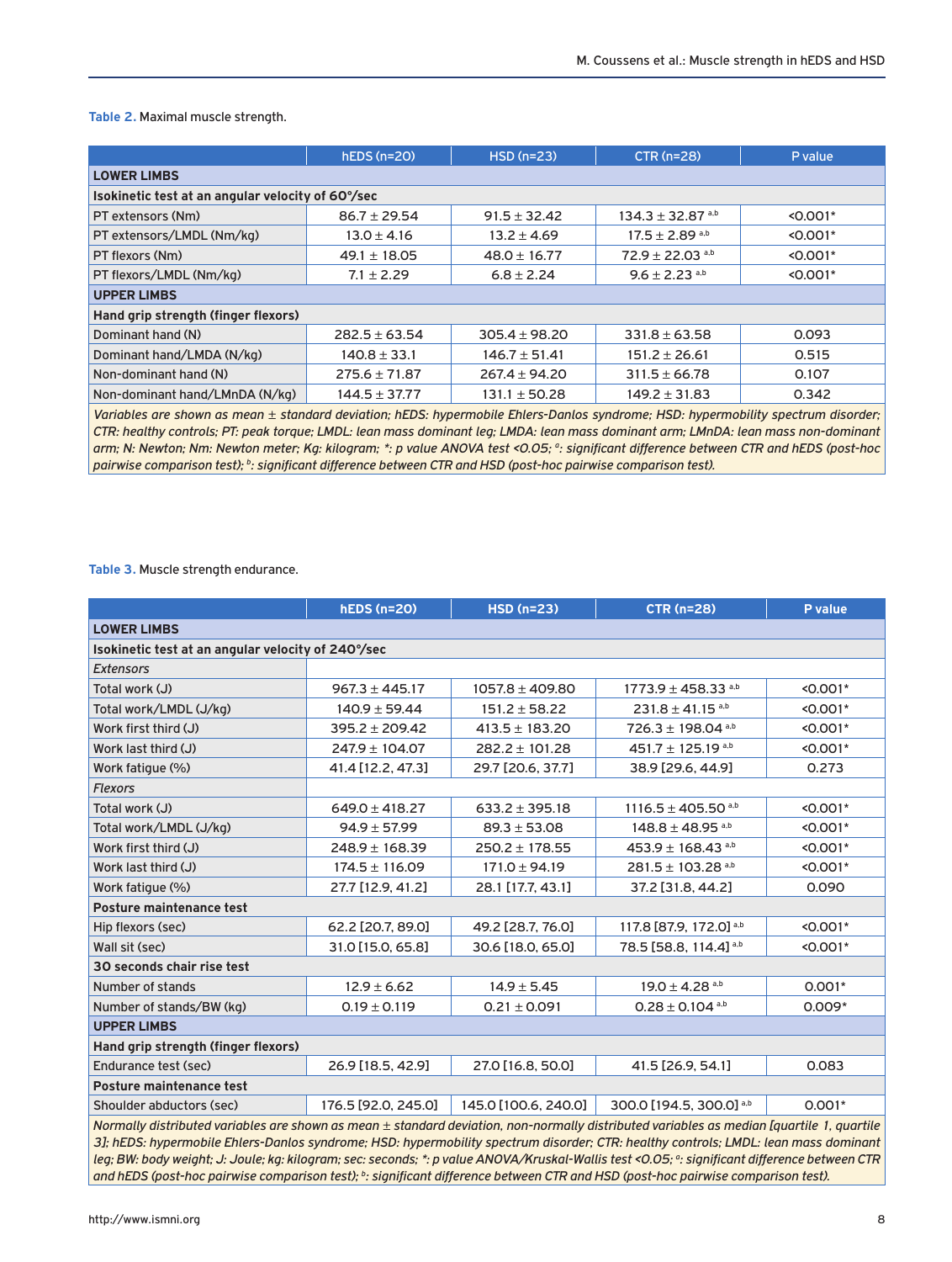#### **Table 4.** Patient-reported outcomes.

|                             | $hEDS(n=20)$         | $HSD(n=23)$      | <b>CTR (n=28)</b>               | P value    |
|-----------------------------|----------------------|------------------|---------------------------------|------------|
| <b>AIMS</b>                 |                      |                  |                                 |            |
| Movement abilities          | $2.8$ [1.3, 4.0]     | $3.0$ [1.0, 4.5] | 0.0 $[0.0, 0.0]$ <sup>a,b</sup> | $< 0.001*$ |
| Walking and bending         | 5.8 [5.0, 8.0]       | $3.0$ [1.0, 4.5] | $0.0$ [0.0, 0.0] a,b            | $< 0.001*$ |
| Hand and finger function    | $3.6$ [2.0, 4.5]     | $2.5$ [1.0, 4.0] | 0.0 $[0.0, 0.0]$ <sup>a,b</sup> | $< 0.001*$ |
| Arm function                | $1.0$ [0.5, 2.3]     | $1.5$ [0.5, 2.0] | 0.0 $[0.0, 0.0]$ <sup>a,b</sup> | $< 0.001*$ |
| <b>Household activities</b> | $3.1$ [1.9, 4.4]     | $3.8$ [1.3, 6.3] | 0.0 $[0.0, 0.0]$ <sup>a,b</sup> | $< 0.001*$ |
| Personal care               | $0.6$ [0.0, 1.3]     | $0.0$ [0.0, 2.5] | 0.0 $[0.0, 0.0]$ <sup>a,b</sup> | $< 0.001*$ |
| Component physical health   | $2.7$ [ $2.1, 4.2$ ] | $3.1$ [1.2, 3.9] | 0.1 $[0.0, 0.2]$ <sup>a,b</sup> | $< 0.001*$ |

*Variables (non-normally distributed) are shown as median [quartile 1, quartile 3]; hEDS: hypermobile Ehlers-Danlos syndrome; HSD: hypermobility spectrum disorder; CTR: healthy controls; AIMS: arthritis impact measurement scale; \*: p value Kruskal-Wallis test <0.05;*  <sup>a</sup>: significant difference between CTR and hEDS (post-hoc pairwise comparison test); <sup>b</sup>: significant difference between CTR and HSD (post-hoc *pairwise comparison test). Higher scores on the AIMS indicate higher physical impairment.*

HSD group. Beighton score (p<0.001), general VAS score (p<0.001) and subtotal fat percentage (hEDS – controls: p=0.012; HSD – controls: p=0.006) were significantly higher in the patient groups compared to the controls. Age, BMI, muscle density, subtotal lean mass, and lean mass of the dominant leg and both arms were similar in all groups. Fourteen patients (70%) with hEDS, twenty patients (91%) with HSD and 28 (100%) healthy controls performed sports (e.g. swimming, riding the bike, aquagym etc.).

#### *Muscle strength measurements*

#### *Maximal muscle strength*

Maximal muscle strength results are shown in Table 2. No significant differences were identified between both patient groups (hEDS and HSD).

In the lower limbs, absolute and relative (normalized for LMDL) values of peak torque were significantly lower in the patient groups compared to the control group (p≤0.002). In the upper limbs, maximal strength of the finger flexors (absolute and relative values) did not significantly differ between the three groups (hEDS, HSD and control group).

Additionally, VAS scores, carried out before and after the muscle strength tests, were not significantly different between the two patient groups (hEDS and HSD), whereas significantly higher scores were observed in both patient groups compared to the control group (p≤0.01).

#### *Muscle strength endurance*

Muscle strength endurance results are shown in Table 3. No significant differences were observed between the two patient groups (hEDS and HSD).

In the lower limbs, total work (absolute and relative values) and work performed by the knee flexors and extensors in the first and last ten repetitions were significantly lower in the patient groups compared to the control group (p≤0.003).

Work fatigue did not significantly differ (for both the knee flexors and extensors). Posture maintenance tests of the hip flexors and wall sitting test showed significantly lower results in the patient groups compared to the control group (p≤0.004). Furthermore, both patient groups scored significantly lower in the 30s CRT compared to the controls  $(hEDS - controls: p=0,001, HSD - controls: p=0.021).$ However, when normalized for body weight, only significantly lower results were observed in the hEDS group compared to the controls (hEDS – controls: p=0.013, HSD – controls: p=0.052). In the upper limbs, significantly lower results were found regarding shoulder abduction maintenance in the patient groups in comparison with controls (p≤0.014). No significant differences were observed in hand grip muscle endurance between the patient groups and the control group.

Furthermore, VAS and Borg scores, carried out before, immediately after, and one minute after the muscle strength tests, were not significantly different between the two patient groups (hEDS and HSD). However, as shown in Figure 1, VAS and Borg scores were generally significant higher in both patient groups compared to the control group (p≤0.019).

#### *Physical impairment*

Results from the AIMS questionnaire are reported in Table 4. Physical impairment (AIMS) did not significantly differ between patients with HEDS and HSD. Significantly higher results (i.e. higher physical impairment) were observed in the patient groups compared to the control group (all p<0.001). Furthermore, muscle strength was generally negatively associated with physical impairment (moderate correlation) in patients with hEDS and HSD (Supplementary Table 1). In detail, physical impairment was moderately negatively correlated to maximal strength tests in the lower limbs (both hEDS and HSD; rs ranging from -0.626 to -0.483, p<0.05) and in the upper limbs (only HSD; rs ranging from -0.774 to -0.639, p≤0.001). Except for the finger flexors, all muscle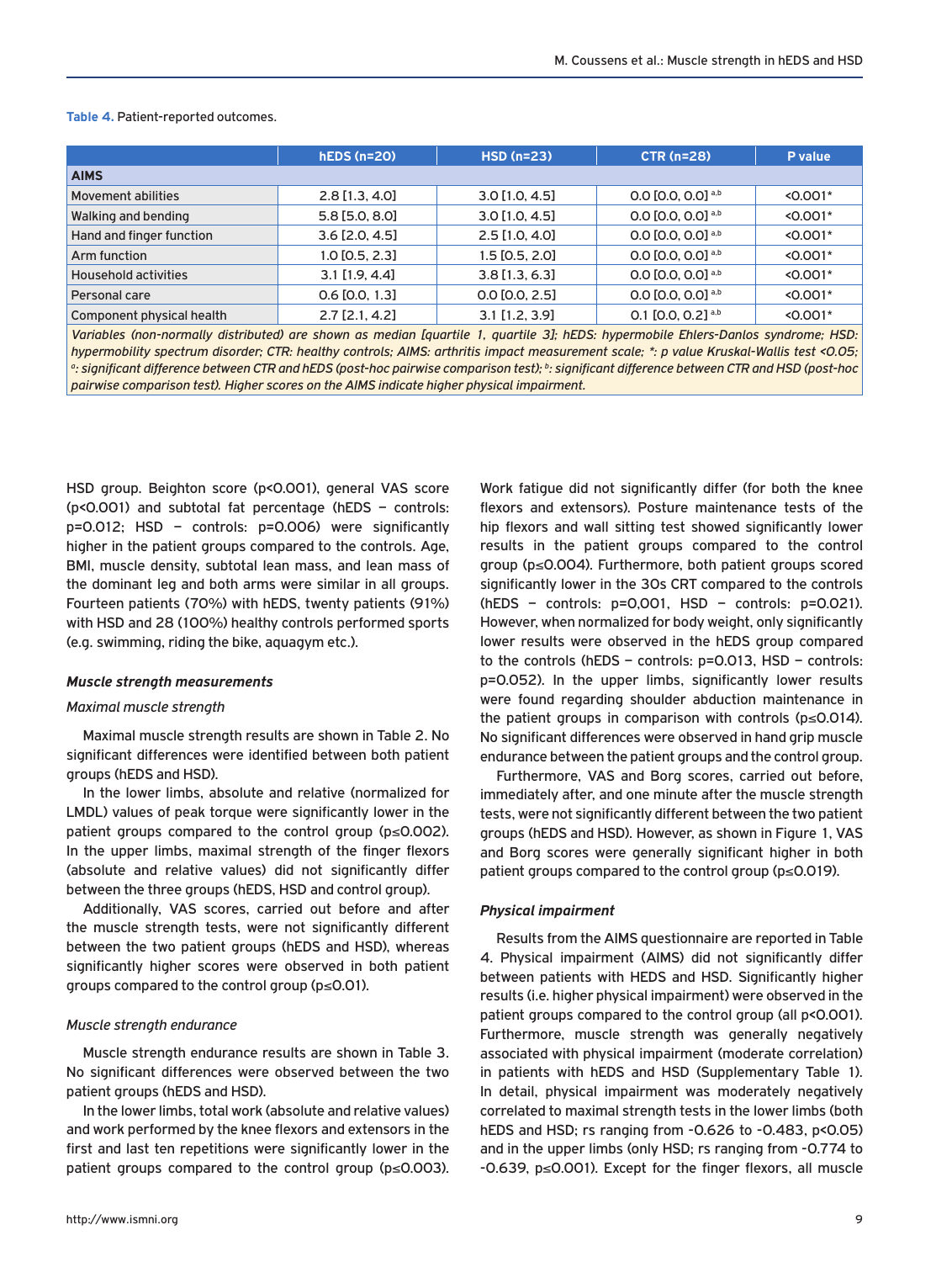



strength endurance tests were moderately negatively correlated with physical impairment in individuals with hEDS (rs ranging from  $-0.733$  to  $-0.477$ ,  $p \le 0.05$ ). In individuals with HSD, only moderately strong negative correlations were observed with the 30s CRT, posture maintenance tests of the lower limbs and total work of the extensors (rs ranging from -0.563 to -0.458, p ≤0.05).

# **Discussion**

To our knowledge, this is the first study evaluating muscle strength (maximal and endurance), muscle density, muscle mass, and physical functioning in patients with hEDS and HSD, who were diagnosed according to the HSD for the first time. As hypothesized, this study showed that muscle strength, muscle mass, muscle density, and physical impairment were similar in individuals with hEDS and HSD. When these patient groups were compared to healthy controls, muscle strength was lower in the lower limbs (maximal and endurance) and shoulder abductors (endurance). Muscle strength results in the finger flexors suggested that maximal muscle strength and muscle strength endurance did not significantly differ between the patient groups compared to controls. Finally, significantly higher fat percentages, non-significant differences (p=0.054) in muscle density, and significantly higher physical impairment were observed in both patient groups

most recent criteria<sup>1</sup>. Moreover, the results of this study allowed for comparison between individuals with hEDS and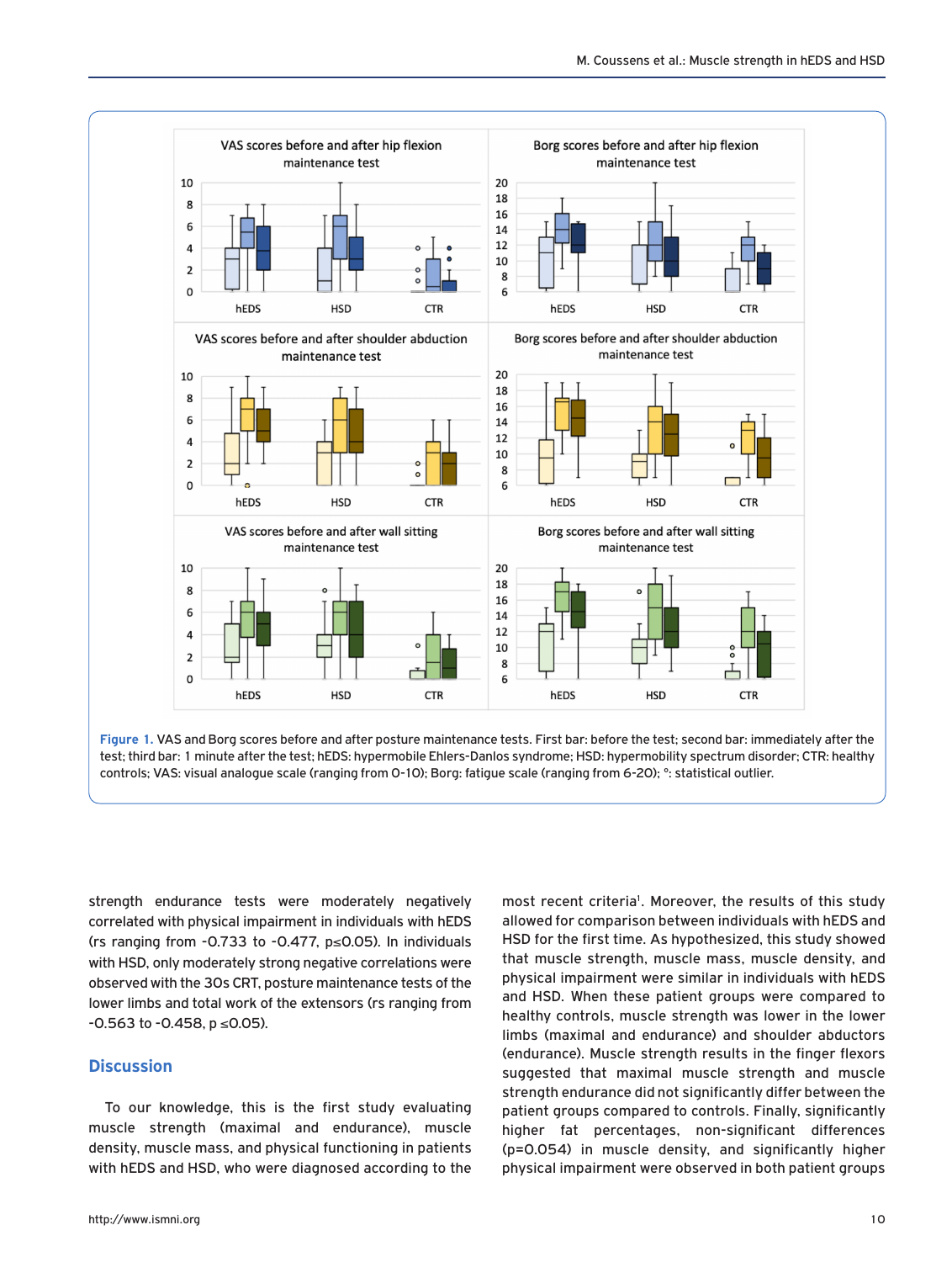compared to the control group, whereas no significant differences were found regarding muscle mass between the three groups.

#### *Symptom severity in individuals with hEDS versus HSD*

As hypothesized, no differences in maximal muscle strength, muscle strength endurance, muscle mass and density, and physical impairment were found between individuals with hEDS and HSD. This is in accordance with previous studies showing no differences in physical activity and sleep (both objectively measured by accelerometry), severity of symptoms, and comorbid features between individuals with hEDS and HSD<sup>3,4,20</sup>. As already suggested by our research group and Copetti et  $al.4$ , it is as such very likely that patients with hEDS and HSD show a similar clinical profile despite the difference in generalized soft tissue  $fragility<sup>3</sup>$ . Therefore, we suggest that further research should, on the one hand, evaluate whether similar physiotherapy approaches are recommended in these patients and whether they may yield similar benefits, and on the other hand, elucidate the added value of introducing new elements to the current classification of patients with hEDS and HSD.

There can be suggested that patients with hEDS and HSD may also be classified – besides the diagnostic classification – based on physical impairment and severity of frequently occurring symptoms such as reduced maximal muscle strength and muscle strength endurance, fatigue and pain<sup>21,22</sup>. The social, psychological and societal impact for patients not meeting the 2017 diagnostic criteria for hEDS could be reduced by this supplementary classification<sup>20</sup>. In addition, we suggest to include multiple objective measurements (e.g. muscle strength as well as objective functional assessments) in research and clinics, in order to more adequately classify patients according to their symptom severity and level of physical impairment. Nevertheless, given the broad spectrum of symptoms patients with hEDS and HSD experience, individually tailored treatment should still be highly recommended.

## *Muscle strength, mass and density in individuals with hEDS and HSD*

In accordance with previous studies in patients diagnosed according to the older (and less strict) criteria (Villefranche, 1997), this study showed that maximal muscle strength and muscle strength endurance were significantly lower in patients with hEDS and HSD in comparison with healthy controls<sup>7,9</sup>. We can hypothesize that the observed increased fat percentage and trend to decreased muscle density in patients with hEDS and HSD could negatively impact muscle strength in these patients, as a higher fat content may result in an attenuation of the relationship between muscle mass and muscle performance<sup>23-25</sup>. This can partially explain in turn the overall physical impairment in patients with hEDS and HSD<sup>23,26-28</sup>. Furthermore, this study showed higher pain levels in patients with hEDS and HSD, which can possibly further explain decreased muscle strength in these patients<sup>3,7</sup>. Additionally, previous research has suggested that decreased muscle strength could also result from poor proprioception, lower physical activity levels and alterations in structural integrity of the connective tissue in these patients<sup>5,7,9</sup>. Nevertheless, further research is required to confirm these hypotheses and elucidate the causality of decreased muscle strength and the impact of higher fat percentages in patients with hEDS and HSD.

In contrast with the abovementioned results, this study suggested that maximal hand grip strength and hand grip strength endurance are not significantly different in individuals with hEDS and HSD in comparison with healthy controls. However, patients with hEDS and HSD reported significantly lower hand, finger and arm function (subscale of the physical component score of the AIMS) compared to controls. Based on these results, we could speculate that impaired hand function is related to other typical features such as pain, fatigue and (sub)luxations, rather than due to decreased muscle strength. However, this hypothesis requires further research to understand the variability in hand grip test results and ensure it is not resulting from type II errors.

Finally, this study showed decreased muscle strength in patients with hEDS and HSD, which may be associated with impaired functioning and can presumably be related to higher fat percentages and higher levels of pain. Based on these results, we suggest that both maximal muscle strength and muscle strength endurance in lower as well as upper limbs should be carefully measured and implemented in physiotherapeutic treatment (e.g. muscle strength exercises) in patients with hEDS and HSD. Functional tests like the 30s CRT and static endurance tests of several muscle groups can be recommended to evaluate muscle strength endurance in these patients. Furthermore, in accordance with previous research of our research group (2020), we suggest that treatment should also include pain relief in order to reduce disability and optimize the effect of muscle strengthening exercises<sup>5,9,29</sup>. However, further research is needed to evaluate which muscle strengthening exercises are appropriate for these patients, without aggravating pain, fatigue and (sub)luxations.

## *Limitations and strengths*

This was the first study in which muscle strength, muscle density, lean mass, and physical functioning were compared between patients with hEDS and HSD, diagnosed according to the most recent criteria of 2017, in order to identify possible differences in clinical profile. Furthermore, these patients were compared with healthy controls, matched for age and sex. Additionally, this study went beyond previous studies performed in patients with symptomatic GJH, as hand grip strength was also explored and all primary outcomes were normalized for lean mass or body weight. However, the results of this study should be viewed within the limitations of the study. Due to a high coefficient of variation (>20%),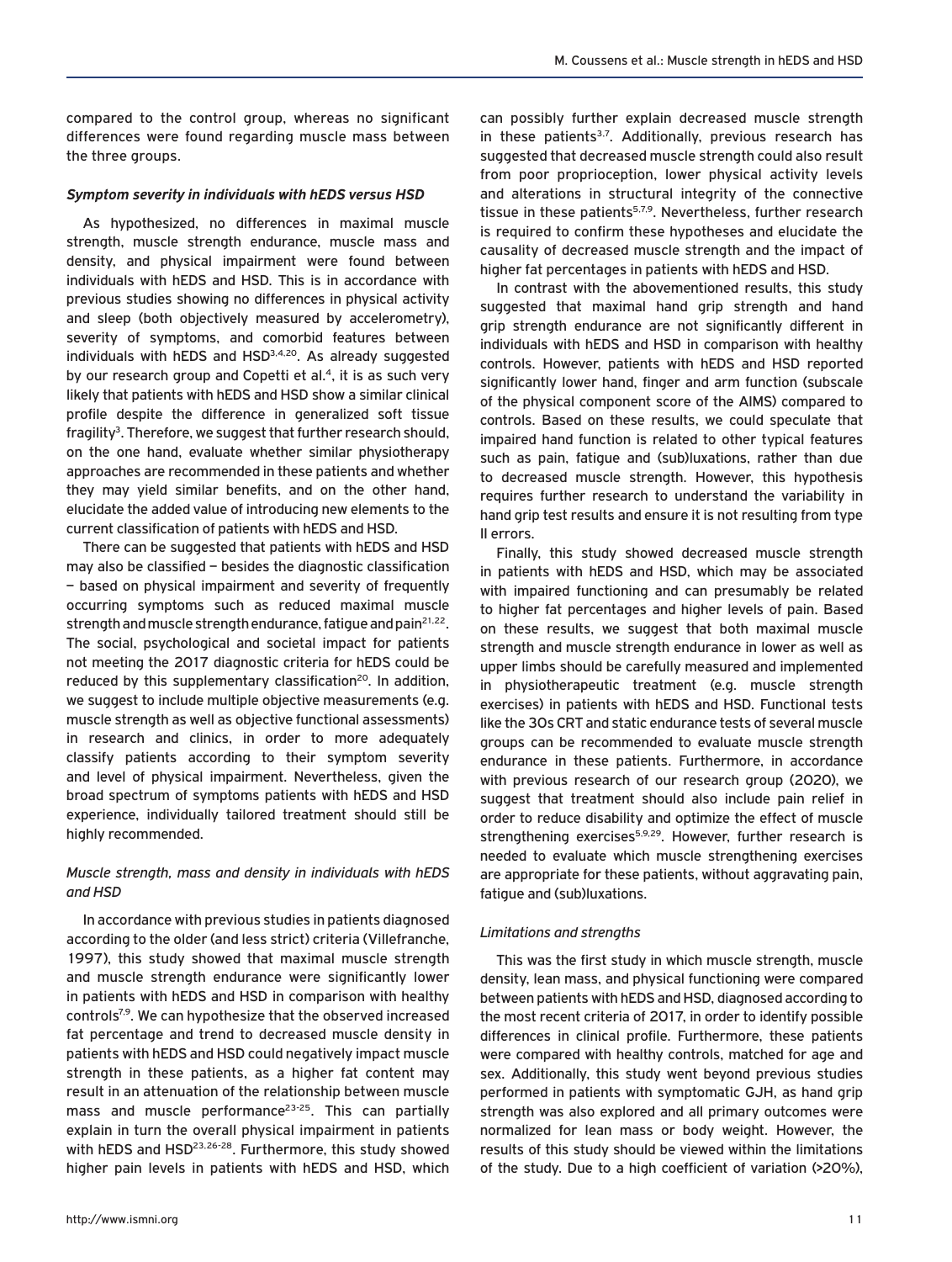which implies high variability of results during the isokinetic test (Biodex device), maximal muscle strength test (60°/sec) results of three individuals with hEDS and two with HSD were excluded. Consequently, the power of the study (isokinetic tests) was lower, though results were more reliable given the lower variability. Furthermore, as both healthy controls and patients (hEDS and HSD) were recruited based on self-will, recruitment bias could occur. However, to minimize this bias, recruitment was done by eight people in different settings and flyers were used to reach a broad public. Finally, as limitations in daily living were not measured in this study, no conclusions can be drawn regarding the association between muscle strength, physical function and these limitations.

# **Conclusion**

In conclusion, this study showed no differences in muscle strength (maximal and endurance), muscle density, muscle mass, and physical functioning between patients with hEDS and HSD. However, both patient groups show significantly lower muscle strength in both upper and lower limbs in comparison with healthy controls, except for hand grip strength. Therefore, physiotherapeutic treatment in patients with hEDS and HSD should address both maximal muscle strength and muscle strength endurance, in lower and upper limbs, though individually tailored to their needs given the broad clinical spectrum. On the other hand, future research is needed to address whether similar physiotherapeutic approaches in these patient groups could yield similar benefits.

## *Acknowledgements*

*We would like to thank the patients with hEDS and HSD and the healthy controls to participate in this study. We would also like to express our gratitude to the Department of Endocrinology for their cooperation in this study.* 

## **References**

- 1. Malfait F, Francomano C, Byers P, Belmont J, Berglund B, Black J, et al. The 2017 international classification of the Ehlers-Danlos syndromes. American journal of medical genetics Part C, Seminars in medical genetics 2017;175(1):8-26.
- 2. Castori M, Tinkle B, Levy H, Grahame R, Malfait F, Hakim A. A framework for the classification of joint hypermobility and related conditions. American journal of medical genetics Part C, Seminars in medical genetics 2017;175(1):148-57.
- 3. Coussens M DWI, Pacey V, Malfait F, De Craemer M, Demeyer H, Rombaut L, Calders P. Physical activity and sleep in patients with hypermobile Ehlers–Danlos syndrome and patients with generalized hypermobility spectrum disorder. Edorium J Disabil Rehabil 2020;6:100049D05MC2020.
- 4. Copetti M, Morlino S, Colombi M, Grammatico P, Fontana A, Castori M. Severity classes in adults with

hypermobile Ehlers-Danlos syndrome/hypermobility spectrum disorders: a pilot study of 105 Italian patients. Rheumatology (Oxford, England) 2019; 58(10):1722-30.

- 5. Scheper M, Rombaut L, de Vries J, De Wandele I, van der Esch M, Visser B, et al. The association between muscle strength and activity limitations in patients with the hypermobility type of Ehlers-Danlos syndrome: the impact of proprioception. Disability and Rehabilitation 2017;39(14):1391-7.
- 6. Tinkle BT, Levy HP. Symptomatic Joint Hypermobility: The Hypermobile Type of Ehlers-Danlos Syndrome and the Hypermobility Spectrum Disorders. The Medical clinics of North America 2019;103(6):1021-33.
- 7. Rombaut L, Malfait F, De Wandele I, Taes Y, Thijs Y, De Paepe A, et al. Muscle mass, muscle strength, functional performance, and physical impairment in women with the hypermobility type of Ehlers-Danlos syndrome. Arthritis care & research 2012;64(10):1584-92.
- 8. Beighton P, De Paepe A, Steinmann B, Tsipouras P, Wenstrup RJ. Ehlers-Danlos syndromes: revised nosology, Villefranche, 1997. Ehlers-Danlos National Foundation (USA) and Ehlers-Danlos Support Group (UK). American journal of medical genetics 1998;77(1):31-7.
- 9. Coussens M, Calders P, Lapauw B, Celie B, Banica T, De Wandele I, et al. Does muscle strength change over time in patients with hypermobile Ehlers-Danlos syndrome/ Hypermobility Spectrum Disorder? An 8-year follow-up study. Arthritis care & research 2020.
- 10. Forghani I. Updates in Clinical and Genetics Aspects of Hypermobile Ehlers Danlos Syndrome. Balkan medical journal 2019;36(1):12-6.
- 11. Gensemer C, Burks R, Kautz S, Judge DP, Lavallee M, Norris RA. Hypermobile Ehlers-Danlos syndromes: Complex phenotypes, challenging diagnoses, and poorly understood causes. Developmental dynamics: an official publication of the American Association of Anatomists 2021;250(3):318-44.
- 12. Goodpaster BH, Kelley DE, Thaete FL, He J, Ross R. Skeletal muscle attenuation determined by computed tomography is associated with skeletal muscle lipid content. Journal of applied physiology (Bethesda, Md : 1985) 2000;89(1):104-10.
- 13. Massy-Westropp NM, Gill TK, Taylor AW, Bohannon RW, Hill CL. Hand Grip Strength: age and gender stratified normative data in a population-based study. BMC Res Notes 2011;4:127.
- 14. Peolsson A, Hedlund R, Oberg B. Intra- and inter-tester reliability and reference values for hand strength. Journal of rehabilitation medicine 2001;33(1):36-41.
- 15. ASHT. Clinical assessment recommendations, 3rd edition. The Society 2015.
- 16. Jones CJ, Rikli RE, Beam WC. A 30-s chair-stand test as a measure of lower body strength in community-residing older adults. Res Q Exerc Sport 1999;70(2):113-9.
- 17. Riemsma RP, Taal E, Rasker JJ, Houtman PM, Van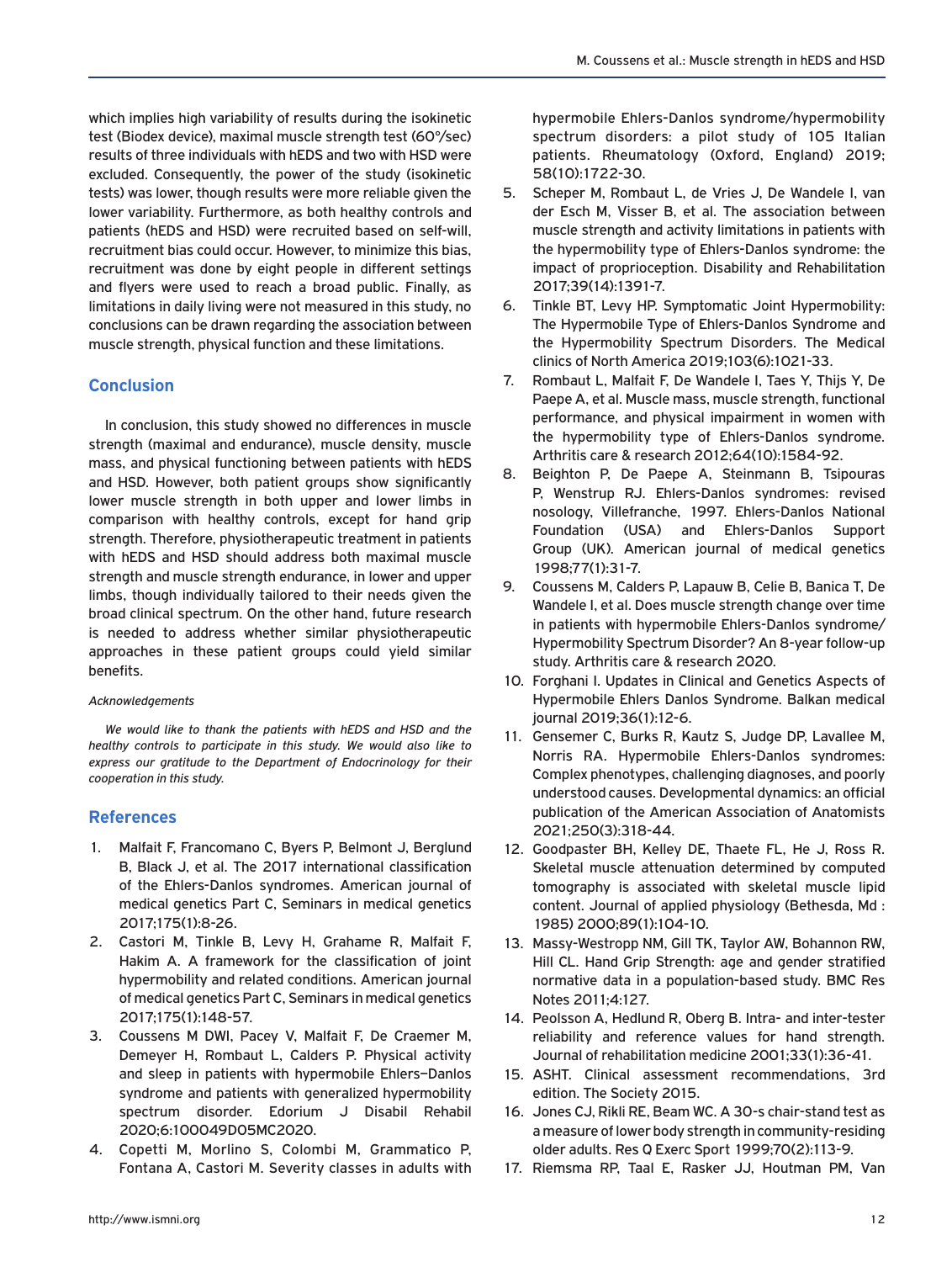Paassen HC, Wiegman O. Evaluation of a Dutch version of the AIMS2 for patients with rheumatoid arthritis. British journal of rheumatology 1996;35(8):755-60.

- 18. Chan YH. Biostatistics 104: correlational analysis. Singapore medical journal 2003;44(12):614-9.
- 19. Mukaka MM. Statistics corner: A guide to appropriate use of correlation coefficient in medical research. Malawi medical journal : the journal of Medical Association of Malawi 2012;24(3):69-71.
- 20. McGillis L, Mittal N, Santa Mina D, So J, Soowamber M, Weinrib A, et al. Utilization of the 2017 diagnostic criteria for hEDS by the Toronto GoodHope Ehlers-Danlos syndrome clinic: A retrospective review. American journal of medical genetics Part A 2020;182(3):484-92.
- 21. Tinkle B, Castori M, Berglund B, Cohen H, Grahame R, Kazkaz H, et al. Hypermobile Ehlers-Danlos syndrome (a.k.a. Ehlers-Danlos syndrome Type III and Ehlers-Danlos syndrome hypermobility type): Clinical description and natural history. American journal of medical genetics Part C, Seminars in medical genetics 2017;175(1):48-69.
- 22. Engelbert RH, Juul-Kristensen B, Pacey V, de Wandele I, Smeenk S, Woinarosky N, et al. The evidencebased rationale for physical therapy treatment of children, adolescents, and adults diagnosed with joint hypermobility syndrome/hypermobile Ehlers Danlos syndrome. American journal of medical genetics Part C,

Seminars in medical genetics 2017;175(1):158-67.

- 23. Moore BA, Bemben DA, Lein DH, al. e. Fat Mass is Negatively associated with Muscle Strength and Jump Test Performance. Journal of Frailty & Aging 2020;9:214-8.
- 24. Rahemi H, Nigam N, Wakeling JM. The effect of intramuscular fat on skeletal muscle mechanics: implications for the elderly and obese. Journal of the Royal Society, Interface 2015;12(109):20150365.
- 25. Tallis J, James RS, Seebacher F. The effects of obesity on skeletal muscle contractile function. The Journal of experimental biology 2018;221(Pt 13).
- 26. Nonaka K, Murata S, Shiraiwa K, Abiko T, Nakano H, Iwase H, et al. Effect of Skeletal Muscle and Fat Mass on Muscle Strength in the Elderly. Healthcare (Basel, Switzerland) 2018;6(3).
- 27. Lebrun C, van der Schouw Y, de Jong F, Grobbee D, Lamberts S. Fat mass rather than muscle strength is the major determinant of physical function and disability in postmenopausal women younger than 75 years of age. Menopause 2006;13(3):p 474-81.
- 28. Schaap LA, Koster A, Visser M. Adiposity, muscle mass, and muscle strength in relation to functional decline in older persons. Epidemiologic reviews 2013;35:51-65.
- 29. Voermans NC, Knoop H, Bleijenberg G, van Engelen BG. Pain in ehlers-danlos syndrome is common, severe, and associated with functional impairment. Journal of pain and symptom management 2010;40(3):370-8.